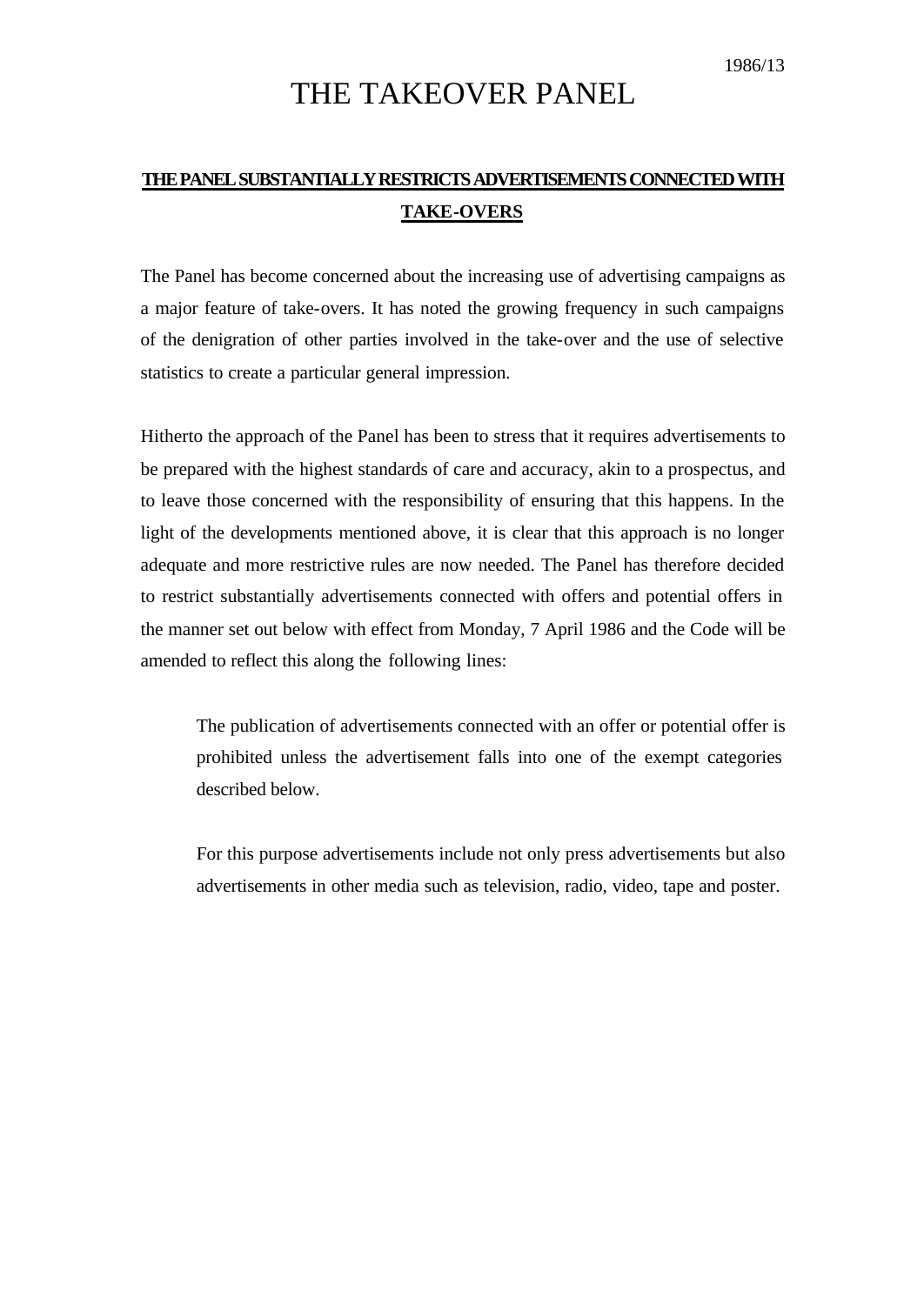## Exempt advertisements

- (i) Product or corporate image advertisements not bearing on an offer or potential offer.
- (ii) Advertisements confined to non-controversial information about an offer, for example, reminders as to closing times or the value of an offer. Such advertisements should avoid argument or invective.
- (iii) Advertisements comprising preliminary or interim results and their accompanying statement, provided the latter is not used as a vehicle for argument or invective concerning an offer.
- (iv) Advertisements giving information the publication of which by advertisement is required or specifically permitted by The Stock Exchange.
- (v) Advertisements being the communication of information relevant to holders of bearer securities.
- (vi) Advertisements being tender offer advertisements under the Rules Governing Substantial Acquisitions of Shares.
- (vii) Advertisements being notices relating to Court schemes.
- (viii) Advertisements published with the specific prior consent of the Panel. (As an example, this might be given if it were necessary to communicate with shareholders during a postal strike.)

Except where there is no doubt that an advertisement is a product or corporate image advertisement, the Panel will continue its pre-vetting role for the time being.